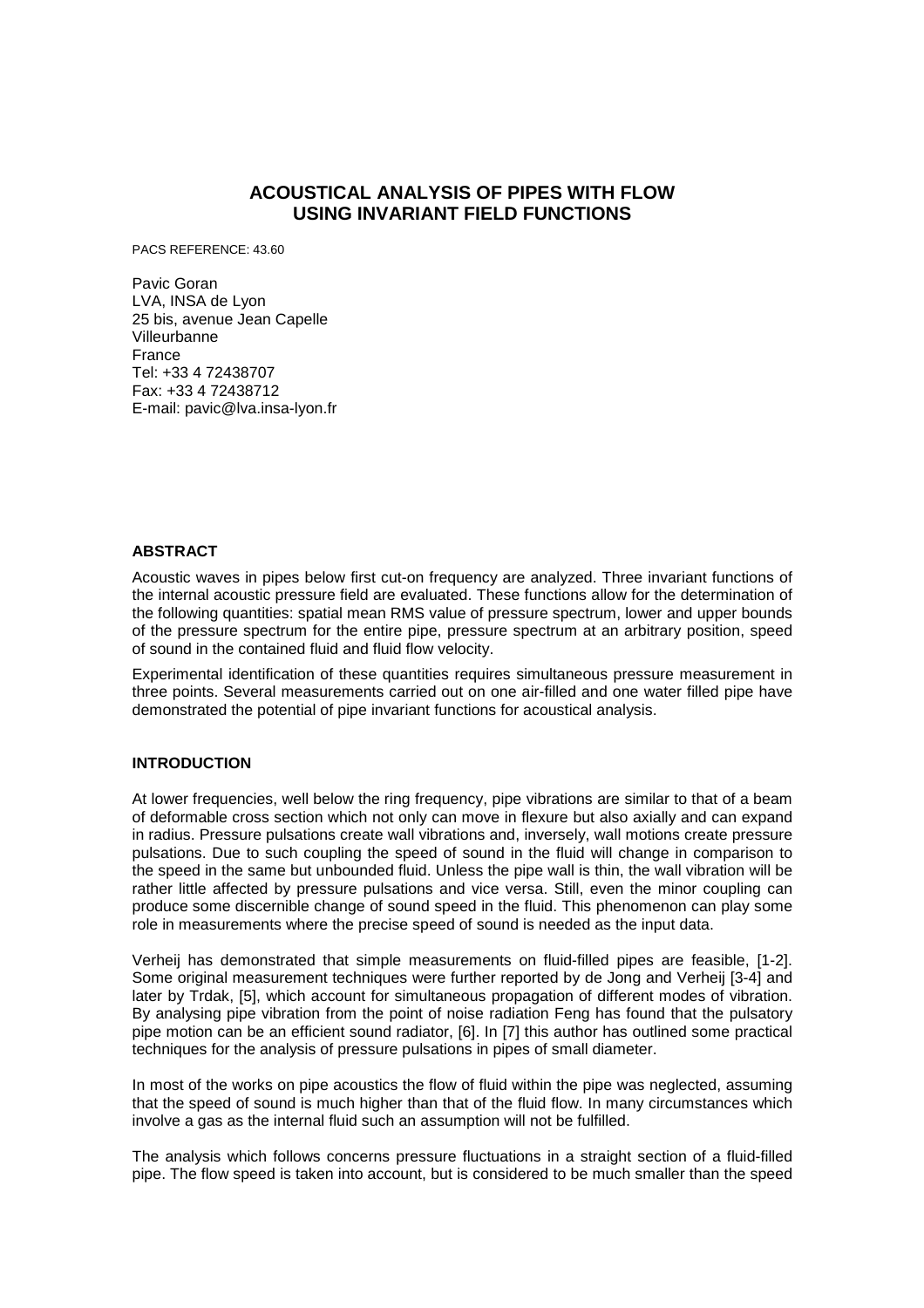of sound. The pressure fluctuations are supposed to originate from hydraulic sources, such as pumps in regular operation, which create pressure waves of plane wave type uncontaminated by cavitation or flow-generated turbulence.

#### **GOVERNING RELATIONSHIPS**

The acoustic pressure  $p$  at an arbitrary position  $x$  will be contributed by two waves propagating in opposite directions along the pipe. Due to the fluid flow a Doppler shift will take place, making the wavenumbers of fluid waves propagating in opposite directions unequal.

At a given frequency  $\omega$  the spatial pressure distribution takes the well known form:

$$
p(x) = A_{+}e^{jk_{+}x} + A_{-}e^{jk_{-}x}
$$
 (1)

(bold symbols denote complex quantities) where + denotes propagation in positive *x* direction.

The two wavenumbers read:

$$
k_{+} = \frac{\omega}{c+v} = \frac{k}{1+M} \approx k(1-M), \quad k_{-} = \frac{\omega}{c-v} = \frac{k}{1-M} \approx k(1+M), \qquad k = \frac{\omega}{c}, \quad M \langle \langle
$$

*M* standing for the Mach number. This enables factorisation of (1) by a term containing Mach number:

$$
p(x) = e^{jkMx} (A_+ e^{-jkx} + A_- e^{jkx})
$$
 (1a)

The pressure cross-spectrum between two points,  $x_a$  and  $x_b$ , is then obtained as follows:

$$
S_{ab} = p(x_a)^* p(x_b) = e^{jk M(x_b - x_a)} \Big( \Big| A_+ \Big|^2 e^{-jk (x_b - x_a)} + \Big| A_- \Big|^2 e^{jk (x_b - x_a)} + 2 \Re \Big\{ A_+ A_-^* e^{-jk (x_b + x_a)} \Big\} \Big)
$$

where asterisk stands for complex conjugate and  $\Re$  for real part. By modifying the phase of the cross-spectrum proportionally with frequency as:

$$
\widehat{S}_{ab} = S_{ab} e^{j k M (x_a - x_b)} \tag{2}
$$

a modified cross-spectrum is obtained, denoted by a hat. It representing physically the spectrum which would have been obtained if the observation points at  $x_a$  and  $x_b$  were moving relative to each other with the flow speed *v*. The moving cross-spectrum can be easily obtained by phase shifting the ordinary cross-spectrum by a function of the actual Mach number, as defined by (2). It follows that the frequency dependent quantity Θ: )

$$
\Theta_{ab} = \frac{\Im\left\{\mathbf{S}_{ab}(x_a, x_b)\right\}}{\sin[k(x_a - x_b)]} = |A_+|^2 - |A_-|^2 \qquad \Im \text{ - imaginary part}
$$
 (3)

is an invariant of space as the right-hand side part of (3) does not depend on *x*. In other words, the function  $\Theta_{ab}$  remains the same whatever are the positions of points  $x_a$  and  $x_b$ .

### **SPEED OF SOUND AND FLOW VELOCITY**

Since Θ is invariant with respect to the positions of two observation points, the following function defined for three observation points  $x_a$ ,  $x_b$  and  $x_c$ :

$$
Z_{abc} = \mathfrak{S} \left\{ \hat{S}_{ab} \right\} \sin[k (x_a - x_c)] - \mathfrak{S} \left\{ \hat{S}_{ac} \right\} \sin[k (x_a - x_b)] \tag{4}
$$

should theoretically be zero at any frequency. The *Z* function contains two distinct variables: speed of sound in the fluid *c*, contained in the wavenumber *k*, and Mach number *M*, contained in the exponential term of the moving cross-spectrum.

To compute sound speed in the fluid and flow velocity the function *Zabc* as defined by (4) is used. The values of sound speed *c* and Mach number *M* are considered as input parameters. *Zabc* should theoretically vanish at all frequencies provided the true *c* and *M* are supplied. However, measurement imperfections and simplifications made in evaluating this function will never reduce it to zero at all frequencies simultaneously.

One way to make a sensible estimate of *c* and *M* would thus be to integrate the absolute reciprocal of  $Z_{abc}$  across the effective frequency range of pressure pulsations  $[\omega_1, \omega_2]$ :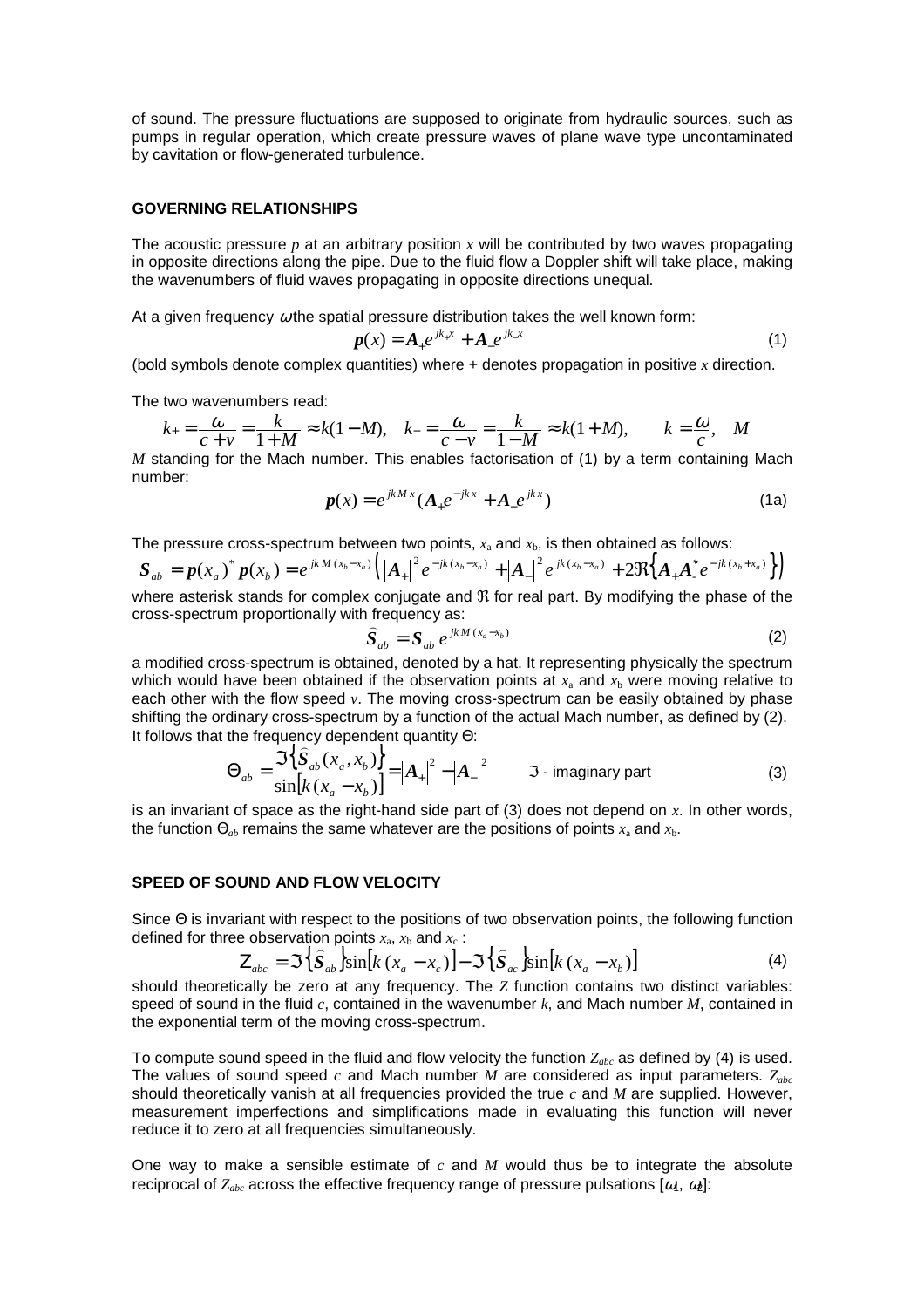$$
C(c,M) = \int_{\omega_1}^{\omega_2} \frac{d\omega}{|Z_{abc}(\omega;c,M)|}
$$
 (5)

and find particular values *c<sup>0</sup>* and *M<sup>0</sup>* at which *C* is at maximum. This can be done by using an iteration procedure whereby  $c_0$  and  $M_0$  are given different values until a best fit of measurement data is found. The values of  $c_0$  and  $M_0$  identified in this way then represent the actual speed of sound and Mach number defined in the best-fit sense.

Initial values of sound speed can be estimated from (3) and entered a search loop which scans the range of sound speed and Mach number values to find the maximum of the cost function.

#### **MEASUREMENTS**

A few measurements were done on a φ27mm, 2mm thick steel pipe connected by a flexible hose to a vibrator cooler fan (Goodmans V50). The free end of the pipe had 3 flute-like holes which could be individually opened or closed to control the flow of air through the pipe, Fig. 7. Three piezoelectric pressure transducers PCB 106B spaced by 120 mm were flush-mounted close to the pipe inlet. A 4-channel FFT card OROS 25 connected to a PC was used for spectrum analysis.



Fig. 1: Measurement set up

Measurements were done in five regimes resulting from different combinations of open holes:

| regime | end opening | hole 1 | hole 2 |  |
|--------|-------------|--------|--------|--|
|        | closed      | open   | closed |  |
|        | closed      | closed | open   |  |
|        | closed      | open   | open   |  |
|        | open        | closed | closed |  |
|        | closed      | closed | closed |  |

Table 1: Measurement regimes

Figure 2 show the RMS spectrum of pressure pulsations in regime 2, energy-averaged over 3 measurement positions. The tonal peak is at the blade passing frequency of the source.



Fig. 2: averaged RMS pressure spectrum in the measurement pipe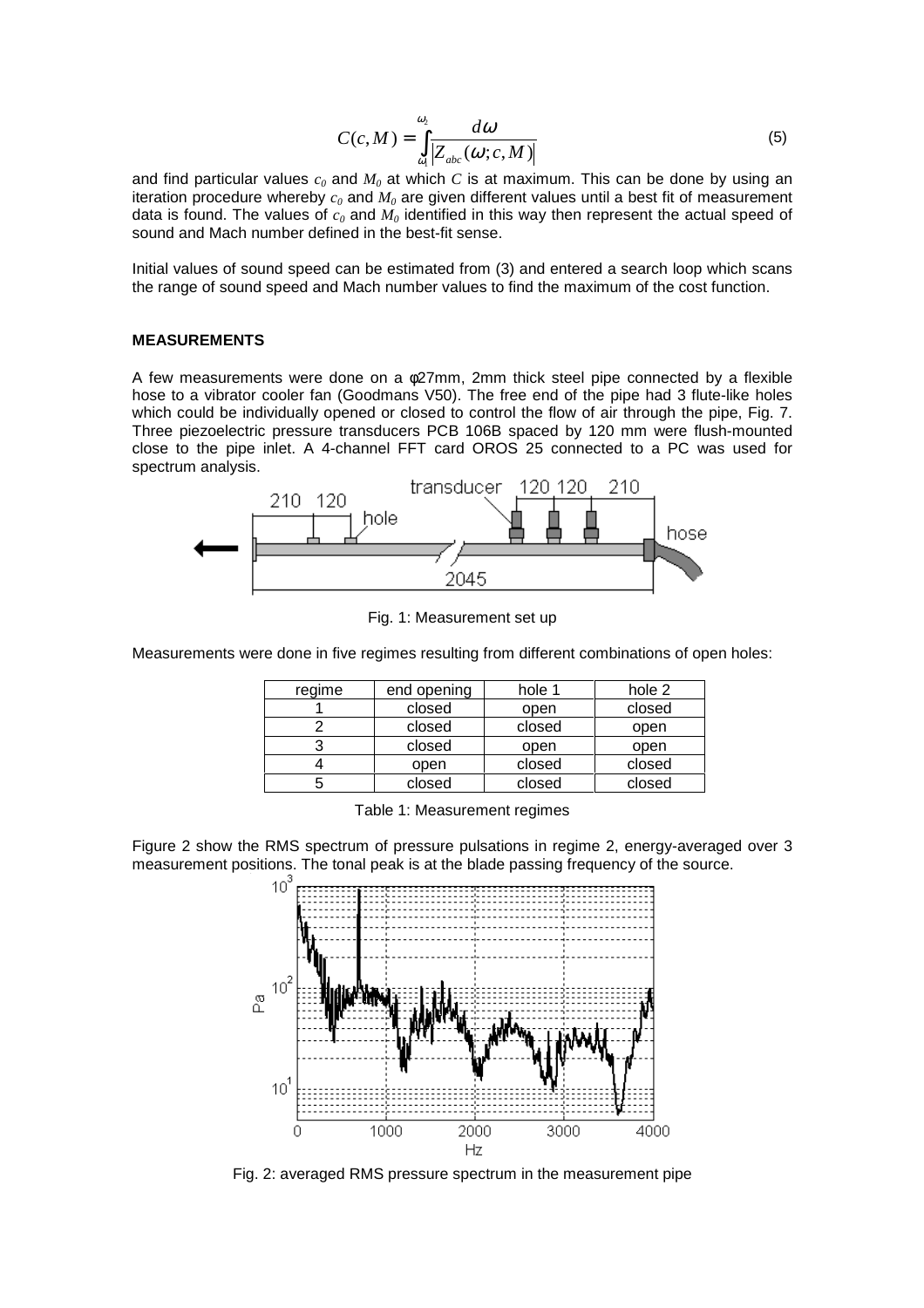Fig. 3 shows the cost function *C* obtained from measurement data in regime 2, evaluated for the range of sound speed and flow velocity values. A distinct single peak is noticeable. The form of the function shows that clear identification of the sound speed and flow velocity is possible.



Fig. 3: Cost function *C*, regime 2

Fig. 4 shows the cost function for the first 4 regimes using the grey scale representation. The scale is normalized to 1, ranging from 1/25 to 1 on graphs 1-3 and from 1/18 to 1 on 4. The maximum, indicated by the crossing of the two dotted lines, shows the best fit value.



Fig. 3: comparison of cost functions for regimes 1-4, clockwise from top left. Dotted lines indicate position of maximum.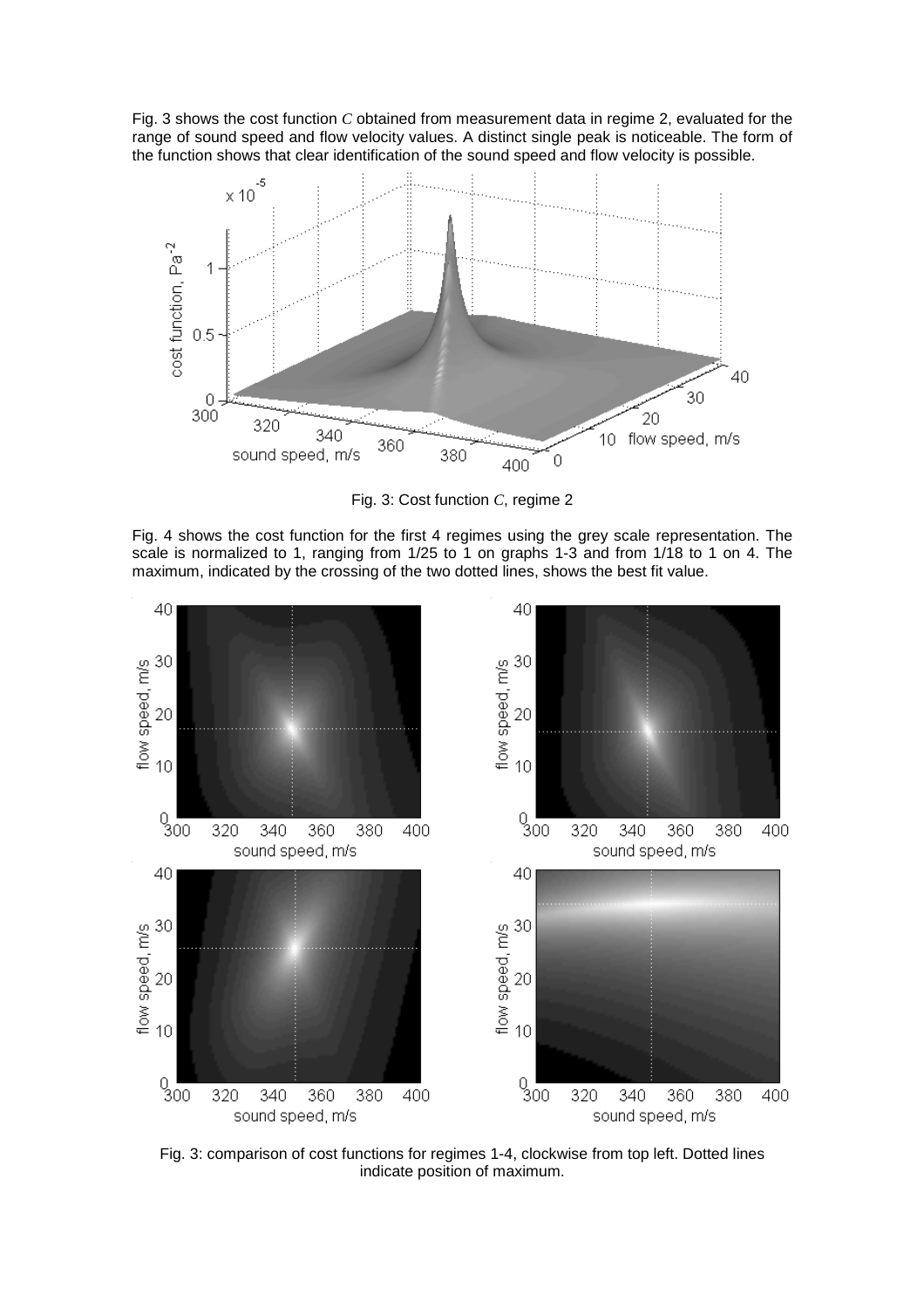In parallel with acoustic measurements, the flow velocity was estimated using a hand-held anemometer, Testoterm 4400, complemented by an adapter to fit the holes and end opening. The temperature of the air inside the pipe was monitored by a small thermo probe. This enabled an estimation of sound speed in the pipe.

Table 2 gives the comparison of two groups of measurements. The discrepancy in flow velocity measurement could be attributed to some extent to errors induced by the anemometric technique used. The overall matching achieved between the acoustical and traditional measurements is seen to be very good, indicating the robustness of the developed method.

| regime                  | temperature °C | via temperature readings,<br>speed of sound<br>m/s | via acoustic measurement,<br>speed of sound<br>m/s | anemometer readings, m/s<br>flow velocity via | acoustic measurement, m/s<br>flow velocity via |
|-------------------------|----------------|----------------------------------------------------|----------------------------------------------------|-----------------------------------------------|------------------------------------------------|
| 1                       | 25             | 347                                                | 346                                                | 18                                            | 17                                             |
| $\overline{2}$          | 25             | 347                                                | 348                                                | 18                                            | 17.5                                           |
| 3                       | 27             | 348                                                | 349                                                | 26                                            | 26                                             |
| $\overline{\mathbf{4}}$ | 27             | 348                                                | 348                                                | 36                                            | 34.5                                           |

Table 2: Comparison of measurement results on air-filled pipe.

By looking at Eq. (3), one can see that the function Θ becomes more and more error sensitive the smaller the difference of the amplitudes of oppositely propagating waves. Thus conditions close to total acoustic reflection in the pipe will unfavourably affect results. This can be seen on Fig. 4 which shows the *C* function plot for regime 5 where the pipe was fully closed. No distinct maximum can be seen, the C function pattern being unevenly spread all over the parameter range. In fact, the difference between maximum and minimum values of the cost function is in this case a trivial 3,6% which is quite an unusable value.



Fig. 4: cost function for regime 5 (fully closed pipe)

While the first three regimes, i.e. the ones with closed end opening, produced sharp maxima, regime 4 produced instead a fairly smeared arc which peaked nevertheless at correct values of c and v. The reason for this peculiarity can be seen on Fig. 5 showing the amplitude spectra of positively and negatively propagating pressure waves in the pipe.